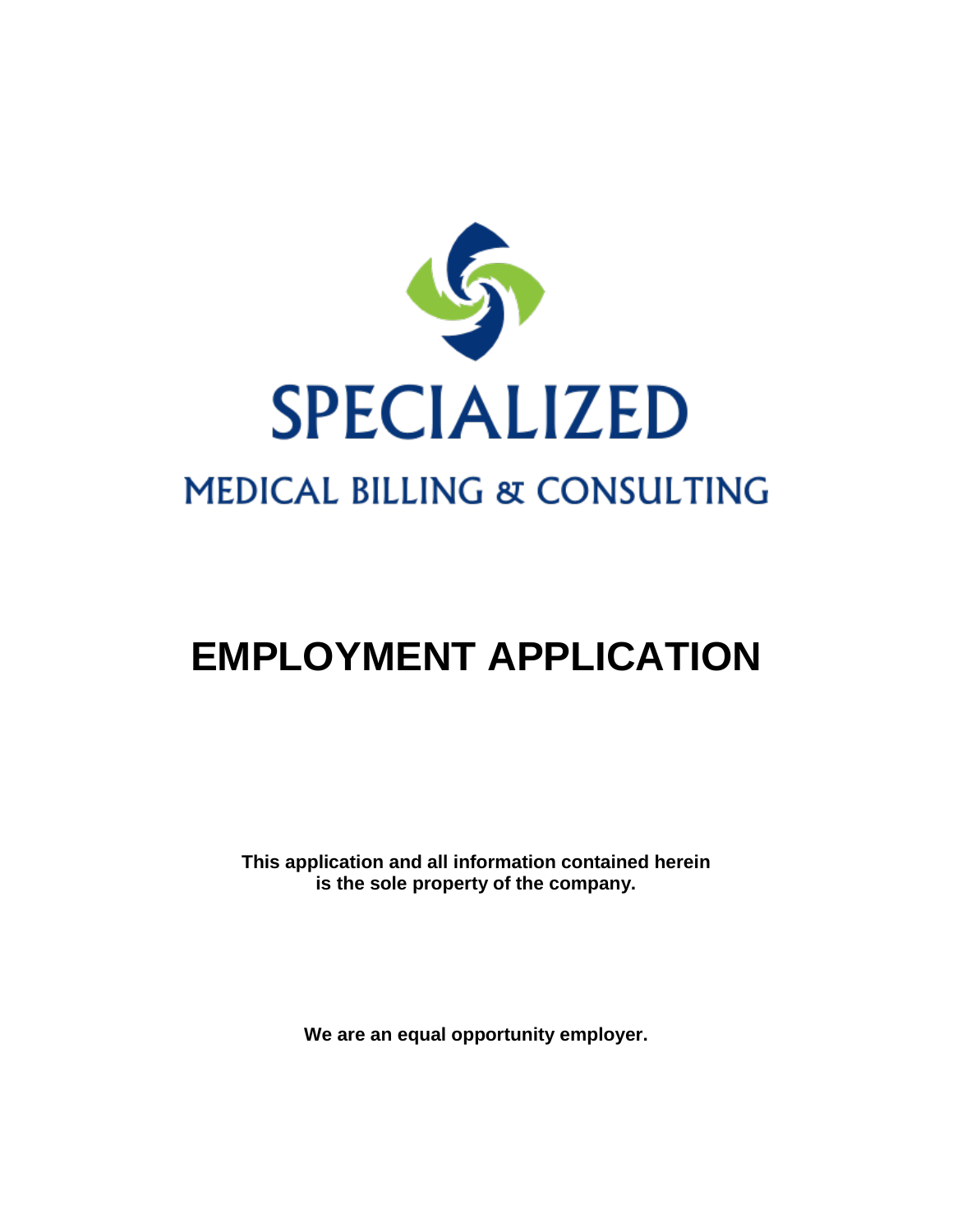## **EMPLOYMENT APPLICATION**

| PLEASE PRINT OR WRITE NEATLY IN INK. DO NOT TYPE.                                                                                                                                                                                                          |                             |             |                    |                 |                                                                            |                                                                                             |  |
|------------------------------------------------------------------------------------------------------------------------------------------------------------------------------------------------------------------------------------------------------------|-----------------------------|-------------|--------------------|-----------------|----------------------------------------------------------------------------|---------------------------------------------------------------------------------------------|--|
| <b>NAME</b><br>(First)<br>(Middle)                                                                                                                                                                                                                         |                             | (Last)      |                    |                 |                                                                            | SOCIAL SECURITY #                                                                           |  |
| <b>CURRENT ADDRESS</b>                                                                                                                                                                                                                                     | <b>CITY</b><br><b>STATE</b> |             |                    |                 |                                                                            | ZIP CODE                                                                                    |  |
| <b>TELEPHONE</b><br>For the purpose of verifying prior employment and educational background, please indicate any other name under which<br>you worked or attended school:                                                                                 |                             |             |                    |                 |                                                                            |                                                                                             |  |
| The Federal Government mandates the hiring of U.S. citizens and/or authorized aliens only. Specialized Medical<br>Billing retains the right to refuse/terminate employment if proper identification is not presented to the Human<br>Resources Department. |                             |             |                    |                 |                                                                            | Do you have the legal right to remain<br>and work in the U.S.A.?<br>$\Box$ YES<br>$\Box$ NO |  |
| Have you previously applied to Specialized Medical Billing or any affiliated offices?                                                                                                                                                                      |                             |             |                    |                 |                                                                            | Have you ever been employed by Specialized Medical Billing?                                 |  |
| $\Box$ YES                                                                                                                                                                                                                                                 |                             |             |                    | $\Box$ YES      |                                                                            |                                                                                             |  |
| Have you been convicted of a felony within the last 10 years? $\quad \Box \,$ YES $\, \Box$ NO If "Yes", please explain                                                                                                                                    |                             |             |                    |                 |                                                                            |                                                                                             |  |
| □ Direct Application □ Employment Agency □ Other ____________<br>How were you referred                                                                                                                                                                     |                             |             |                    |                 | (Check One) □ Newspaper                                                    | $\Box$ Internet<br>$\Box$ Television                                                        |  |
| (please check)                                                                                                                                                                                                                                             |                             |             |                    |                 | $\Box$ Magazine                                                            | $\Box$ Radio                                                                                |  |
| Location(s) Desired<br>Position(s) Desired                                                                                                                                                                                                                 |                             | Wage/Salary |                    | $\Box$ per hour |                                                                            | When can you start working?                                                                 |  |
|                                                                                                                                                                                                                                                            |                             | Desired     |                    | $\Box$ per week |                                                                            |                                                                                             |  |
|                                                                                                                                                                                                                                                            |                             |             |                    | $\Box$ per year |                                                                            |                                                                                             |  |
| Are you available to work:<br><b>Shift Desired:</b>                                                                                                                                                                                                        |                             |             |                    |                 |                                                                            |                                                                                             |  |
| $\Box$ Full-time<br>$\Box$ Part-time<br>$\Box$ On Call                                                                                                                                                                                                     | $\Box$ Weekends             |             | $\Box$ Summer Only |                 | $\Box$ Days                                                                | $\Box$ Evenings                                                                             |  |
| Some positions require overtime, evenings, and/or weekends.<br>Can you work those hours if necessary? $\Box$ YES $\Box$ NO                                                                                                                                 |                             |             |                    |                 | Certain positions require a valid driver's license and proof of insurance. | Can you travel if a job requires it?<br>$\Box$ YES $\Box$ NO                                |  |

#### FOR PROPER EVALUATION, IT IS ESSENTIAL THAT ALL THE FOLLOWING QUESTIONS BE ANSWERED ON THIS APPLICATION. RESUMES MAY BE USED TO SUPPLEMENT THIS INFORMATION.

#### EDUCATIONAL BACKGROUND

| Name                              | City | <b>State</b> | Major<br>Course<br>Of Study | Circle Last<br>Year<br>Successfully<br>Completed | Date<br>Completed | Diploma<br>or<br>Degree | Scholastic<br>Average |
|-----------------------------------|------|--------------|-----------------------------|--------------------------------------------------|-------------------|-------------------------|-----------------------|
| <b>High School or Preparatory</b> |      |              |                             | 1 2 3 4                                          |                   |                         |                       |
| College                           |      |              |                             | 1234                                             |                   |                         |                       |
| Graduate                          |      |              |                             | 1234                                             |                   |                         |                       |
| <b>Additional Education</b>       |      |              |                             | 1 2 3 4                                          |                   |                         |                       |

#### ADDITIONAL SKILLS AND ACTIVITIES

| Office Machines Operated. |            |      |     |       | Typing Speed | <b>WPM</b> |
|---------------------------|------------|------|-----|-------|--------------|------------|
| 10 Key Adding Machine     | Dictaphone | P.C. | Fax | Other |              |            |

| <b>Specialized Skills</b>                                                     | <b>Computer Software Used:</b>                                                                                                                     |  |  |  |  |
|-------------------------------------------------------------------------------|----------------------------------------------------------------------------------------------------------------------------------------------------|--|--|--|--|
| Codina                                                                        | Windows<br>Word<br>PowerPoint                                                                                                                      |  |  |  |  |
| Charge Entry<br><b>Payment Posting</b>                                        | Excel<br>Lotus<br>Access                                                                                                                           |  |  |  |  |
| Procedure Scheduling<br>Computer Scheduling Computer Scheduling               | Other                                                                                                                                              |  |  |  |  |
| <b>Experience Pre-certing</b>                                                 |                                                                                                                                                    |  |  |  |  |
| Please list any other skills that you feel would enhance your application for | List any licenses, certificates, professional achievements, or organizational                                                                      |  |  |  |  |
| employment (including foreign languages that you read, write or speak).       | memberships (excluding ones which indicate race, religion, national origin, ancestry,<br>physical or mental disability or other protected status). |  |  |  |  |
|                                                                               |                                                                                                                                                    |  |  |  |  |
|                                                                               |                                                                                                                                                    |  |  |  |  |
|                                                                               |                                                                                                                                                    |  |  |  |  |
|                                                                               |                                                                                                                                                    |  |  |  |  |
|                                                                               |                                                                                                                                                    |  |  |  |  |
|                                                                               |                                                                                                                                                    |  |  |  |  |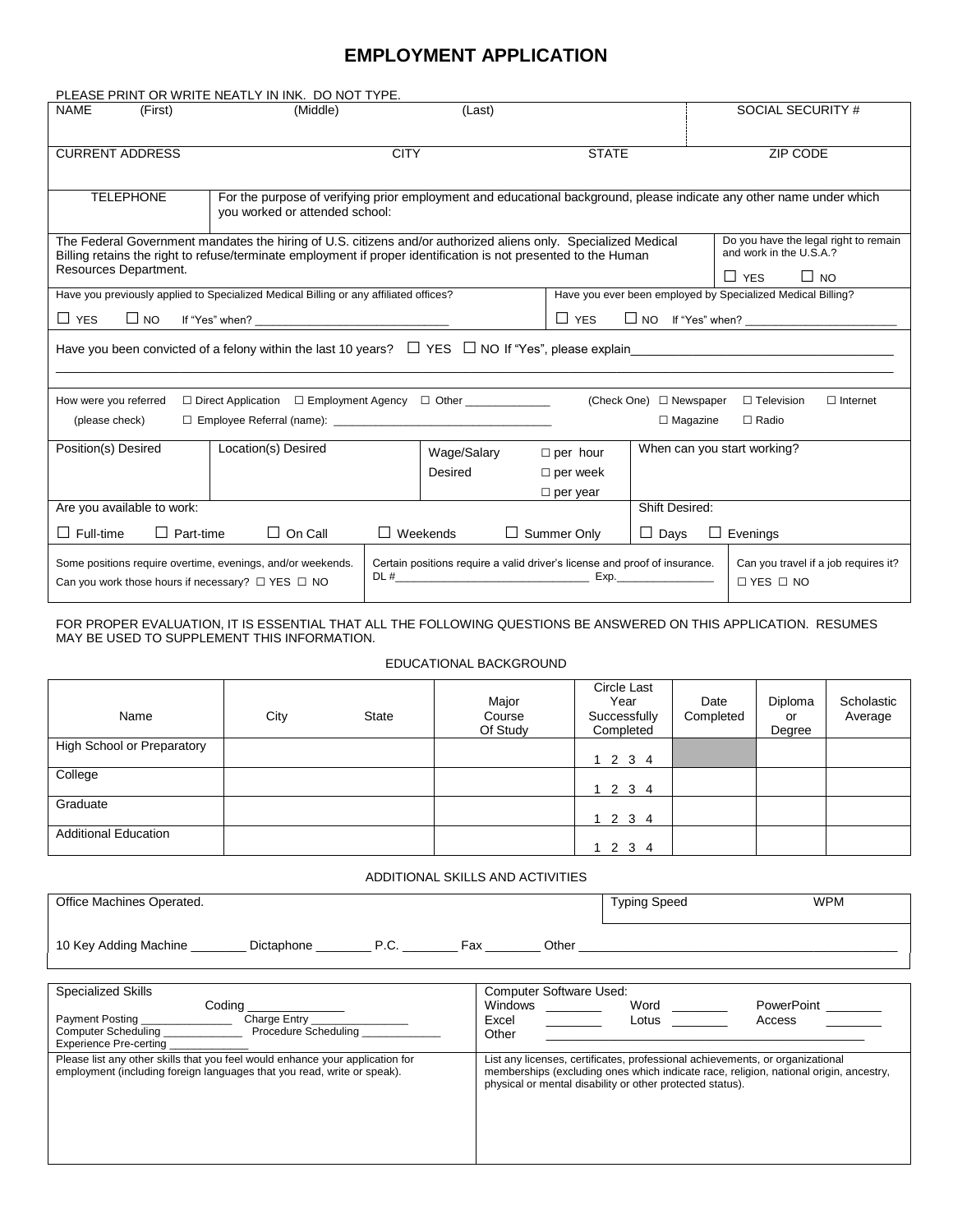# **EMPLOYMENT HISTORY**

| <b>Important</b>                     |                          |                                                                                                                                  | List all employment within the last 10 years, including part-time and summer employment, whether or not it seems relevant to the<br>position for which you are applying (attach paper if necessary). Please complete only if you have not submitted a resume. |                                                         |               |  |  |
|--------------------------------------|--------------------------|----------------------------------------------------------------------------------------------------------------------------------|---------------------------------------------------------------------------------------------------------------------------------------------------------------------------------------------------------------------------------------------------------------|---------------------------------------------------------|---------------|--|--|
|                                      |                          |                                                                                                                                  | <b>Current or Most Recent Employer</b>                                                                                                                                                                                                                        |                                                         |               |  |  |
| Name of Employer                     |                          | If you are employed now, may we call you at work<br>(Area Code)<br>Telephone No.<br>with discretion? __________ Yes _________ No |                                                                                                                                                                                                                                                               |                                                         |               |  |  |
| Address                              |                          | City                                                                                                                             | Zip Code<br><b>State</b>                                                                                                                                                                                                                                      |                                                         |               |  |  |
| Dates of Employment                  | <b>Title of Position</b> |                                                                                                                                  | Name and Title of Supervisor                                                                                                                                                                                                                                  | May we contact for a reference?<br>$\Box$ YES $\Box$ NO |               |  |  |
| Mo<br>Year                           |                          |                                                                                                                                  | DESCRIPTION OF DUTIES, RESPONSIBILITIES AND SIGNIFICANT ACCOMPLISHMENTS                                                                                                                                                                                       |                                                         |               |  |  |
| Year<br>Mo                           |                          |                                                                                                                                  |                                                                                                                                                                                                                                                               |                                                         |               |  |  |
| Wage/Salary                          |                          |                                                                                                                                  |                                                                                                                                                                                                                                                               |                                                         |               |  |  |
| Starting                             |                          |                                                                                                                                  |                                                                                                                                                                                                                                                               |                                                         |               |  |  |
| Ending<br>No. of hours worked weekly | Reason for leaving       |                                                                                                                                  |                                                                                                                                                                                                                                                               |                                                         |               |  |  |
|                                      |                          |                                                                                                                                  | <b>Next Previous Employer</b>                                                                                                                                                                                                                                 |                                                         |               |  |  |
| Name of Employer                     |                          |                                                                                                                                  |                                                                                                                                                                                                                                                               | (Area Code)                                             | Telephone No. |  |  |
| Address                              |                          | City                                                                                                                             | <b>State</b>                                                                                                                                                                                                                                                  |                                                         | Zip Code      |  |  |
| Dates of Employment                  | <b>Title of Position</b> |                                                                                                                                  | Name and Title of Supervisor                                                                                                                                                                                                                                  | May we contact for a reference?<br>$\Box$ YES $\Box$ NO |               |  |  |
| Year<br>Mo                           |                          |                                                                                                                                  | DESCRIPTION OF DUTIES, RESPONSIBILITIES AND SIGNIFICANT ACCOMPLISHMENTS                                                                                                                                                                                       |                                                         |               |  |  |
| Mo<br>Year                           |                          |                                                                                                                                  |                                                                                                                                                                                                                                                               |                                                         |               |  |  |
| Wage/Salary                          |                          |                                                                                                                                  |                                                                                                                                                                                                                                                               |                                                         |               |  |  |
| Starting                             |                          |                                                                                                                                  |                                                                                                                                                                                                                                                               |                                                         |               |  |  |
| Ending                               |                          |                                                                                                                                  |                                                                                                                                                                                                                                                               |                                                         |               |  |  |
| No. of hours worked weekly           | Reason for leaving       |                                                                                                                                  |                                                                                                                                                                                                                                                               |                                                         |               |  |  |
|                                      |                          |                                                                                                                                  | <b>Next Previous Employer</b>                                                                                                                                                                                                                                 |                                                         |               |  |  |
| Name of Employer                     |                          |                                                                                                                                  |                                                                                                                                                                                                                                                               | (Area Code)                                             | Telephone No. |  |  |
| <b>Address</b>                       |                          | City                                                                                                                             | <b>State</b>                                                                                                                                                                                                                                                  |                                                         | Zip Code      |  |  |
| Dates of Employment                  | Title of Position        |                                                                                                                                  | Name and Title of Supervisor                                                                                                                                                                                                                                  | May we contact for a reference?<br>$\Box$ YES $\Box$ NO |               |  |  |
| Mo<br>Year                           |                          |                                                                                                                                  | DESCRIPTION OF DUTIES, RESPONSIBILITIES AND SIGNIFICANT ACCOMPLISHMENTS                                                                                                                                                                                       |                                                         |               |  |  |
| Year<br>Mo                           |                          |                                                                                                                                  |                                                                                                                                                                                                                                                               |                                                         |               |  |  |
| Wage/Salary                          |                          |                                                                                                                                  |                                                                                                                                                                                                                                                               |                                                         |               |  |  |
| Starting                             |                          |                                                                                                                                  |                                                                                                                                                                                                                                                               |                                                         |               |  |  |
| Ending                               |                          |                                                                                                                                  |                                                                                                                                                                                                                                                               |                                                         |               |  |  |
| No. of hours worked weekly           | Reason for leaving       |                                                                                                                                  |                                                                                                                                                                                                                                                               |                                                         |               |  |  |

#### ADDITIONAL DETAILS

| Please explain any gaps in employment or provide additional information which would be helpful to us and relevant to this application. |  |  |
|----------------------------------------------------------------------------------------------------------------------------------------|--|--|
|                                                                                                                                        |  |  |
|                                                                                                                                        |  |  |
|                                                                                                                                        |  |  |

| MILITARY EXPERIENCE  |                        |                       |                           |
|----------------------|------------------------|-----------------------|---------------------------|
| U.S. MILITARY BRANCH | ACTIVE DUTY ENTRY DATE | <b>DISCHARGE DATE</b> | <b>TRAINING SPECIALTY</b> |